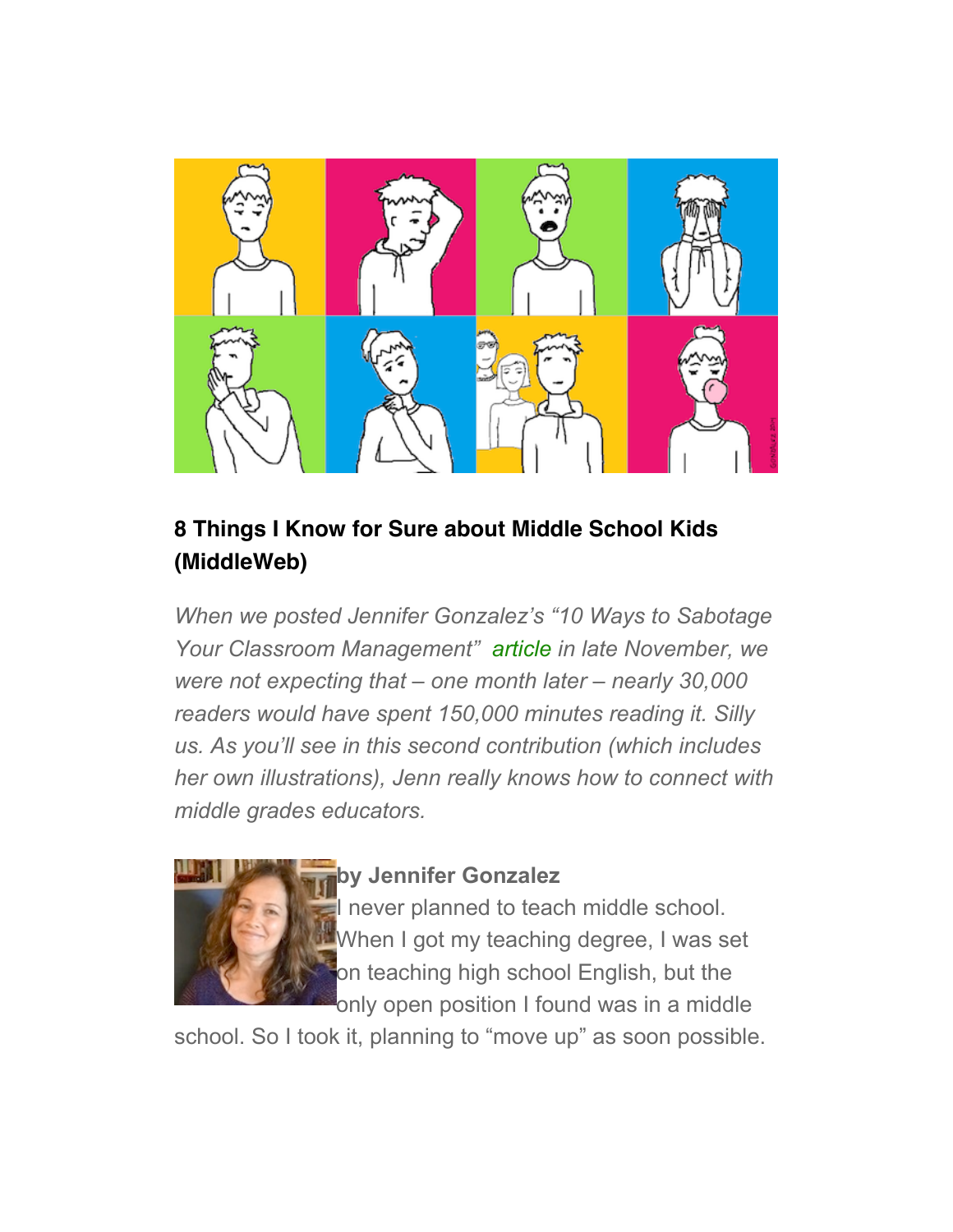Well, I never looked back. Something about that age just got me. And over those years, I became kind of an expert on the idiosyncrasies of sixth, seventh, and eighth graders. I figured out how to make the most of their special qualities. If you recently started teaching middle school, or you have a child this age, you're probably discovering these things, too.

# **1. They care more about the opinions of their peers than pretty much anything else.**



This means they will sometimes do things that make no sense, like not turning in an assignment you know they worked hard on, because they just found out they will have to read it out loud in front of the class.

Or refusing your offer of a chocolate

milk, even though they love chocolate milk, because someone else is around who recently declared all chocolate milk to be babyish.

**How to deal with it:** See if you can make this quality work *for* you: Find the most confident kids in class, the ones everyone looks up to, and try to get them to take on a new project or help you lead the charge toward some endeavor you want everyone else on board for.

If Josie the cool girl says she likes Shakespeare, others are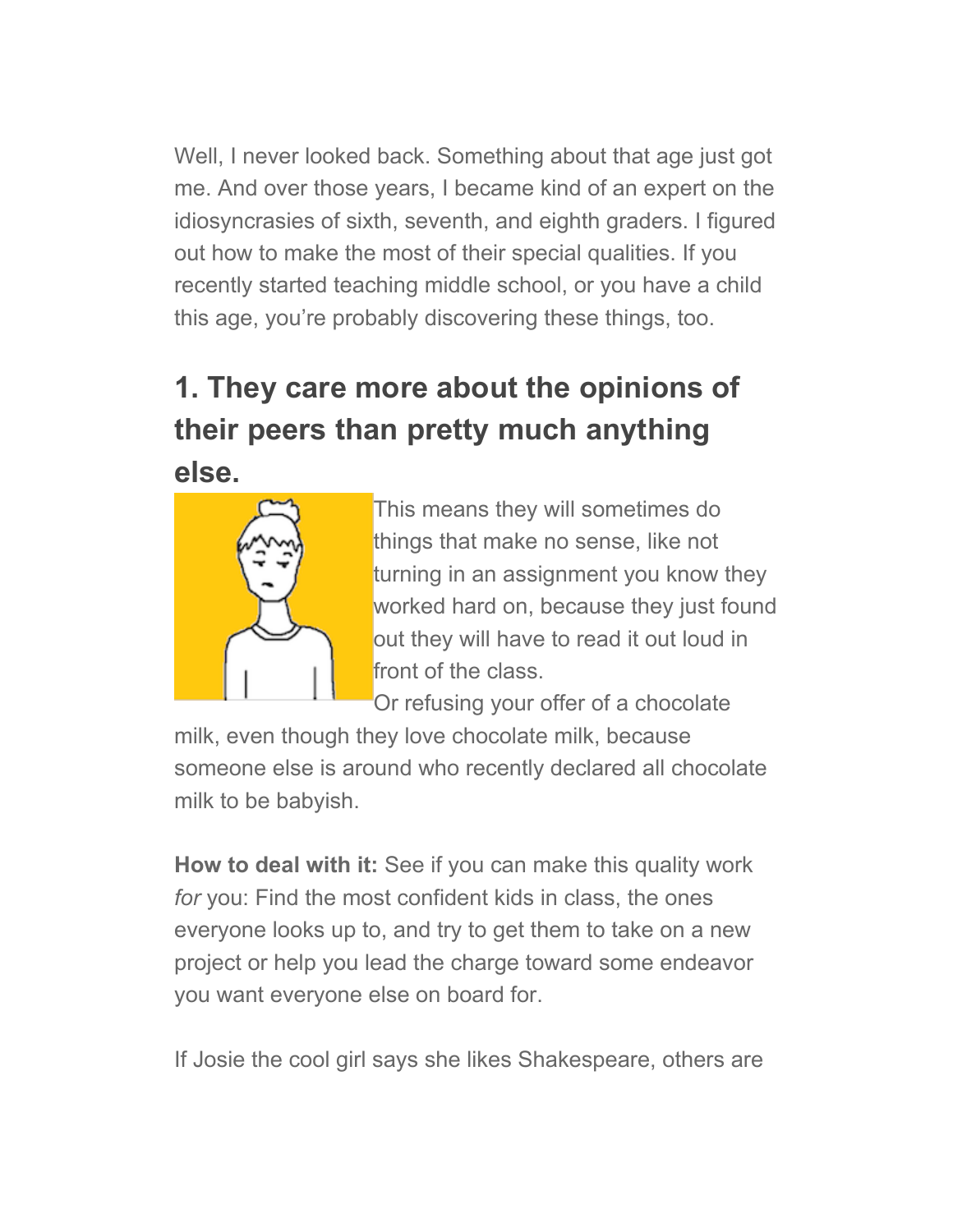more likely to follow. Also, know that socializing is a huge motivator for middle school kids. If you promise five minutes of talking time at the end of class in exchange for hard work the rest of the hour, you're likely to get full cooperation.

## **2. They are horrified by what their bodies are doing.**



For those of us who are well past adolescence, it's easy to forget what it was like to deal with the constant betrayal that comes with a new body: There you are, going about your regular kid business, when one day your skin explodes with zits. Popping them turns

out to make them *even more noticeable*.

Or you're sitting in third period, quietly suffering through some kid's serious B.O. Escaping to fourth period, you discover the smell is there, too. After a quick check, you are struck with the devastating realization that *the person with B.O. is YOU*.

Every couple of weeks, some new phenomenon introduces itself into the middle schooler's physical life, threatening to destroy their social lives until high school graduation.

**How to deal with it:** Try not to call attention to their bodies; they would prefer that no one point out that their voices are changing, their feet are getting bigger, or worse, that they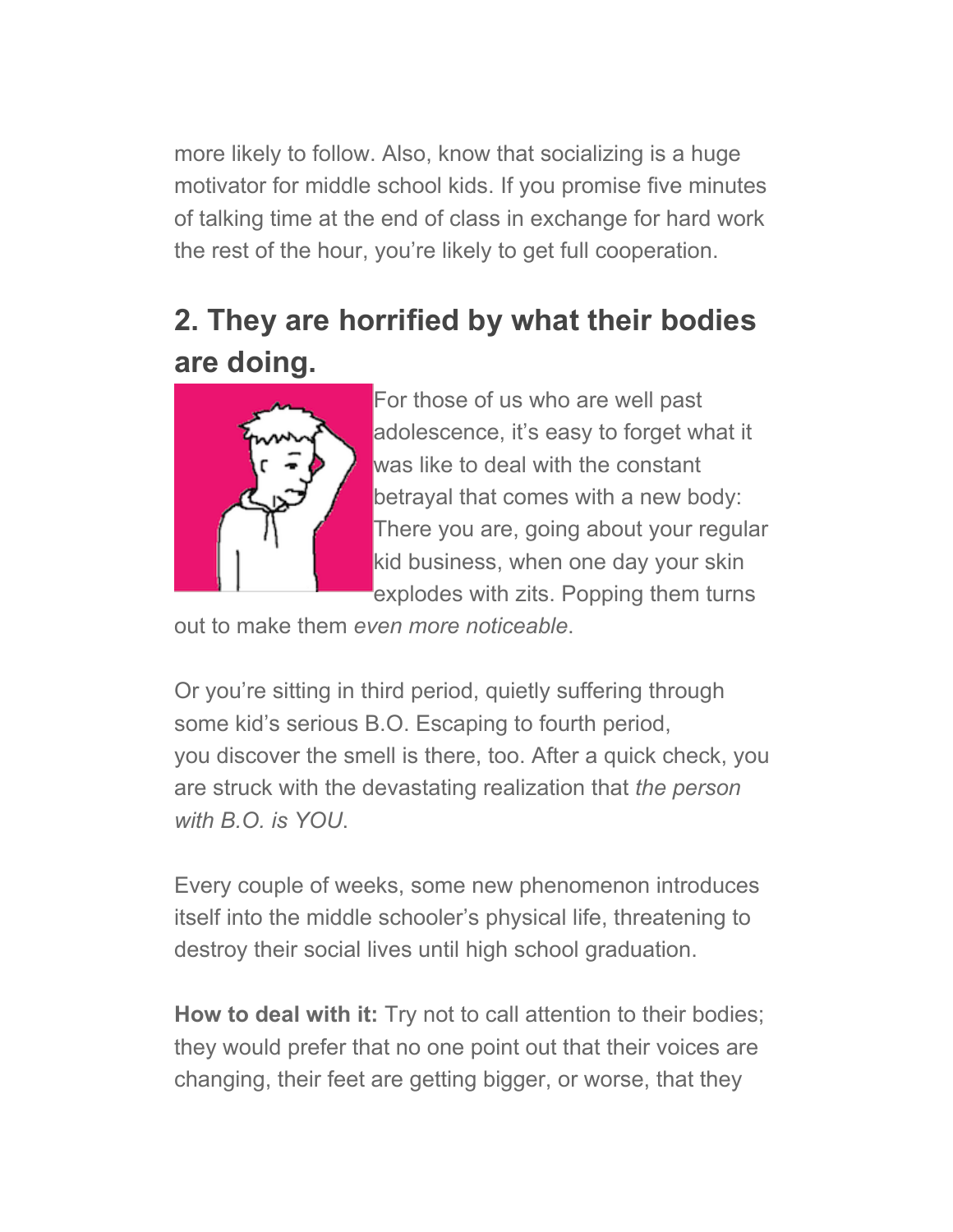don't seem to be growing at all.

Also, if you're trying to get a kid to do something public, like do a problem on the board or pass out a worksheet, and they *really* resist you? There's probably a physical explanation, be it a boner, a suspected period leak, or the sudden discovery of a muffin top.

If you get inexplicable resistance, back off. Don't try to figure out the reason. Just move on to another kid. The one you let off the hook will be eternally grateful.

## **3. They trend toward hyperbole.**



You say there's a spider in the corner of a seventh grade classroom? Get ready for a wall-climbing, horror-moviescreaming, Armageddon-style wig-out. Did it just start snowing outside? Sit back and watch them all act like they never saw snow, complete with squeals

and fist-pumps and fist-bumps and the whole gang *rushing to the window!*

Wait — is someone crying in the bathroom at the dance? Observe as ten girls sprint through the gym, tugging each other's arms, with faces that say *this is the most important thing that has ever happened. Ever.* Whether it's due to limited life experience, hormones wreaking havoc on emotions, or the trying on of identities, young adolescents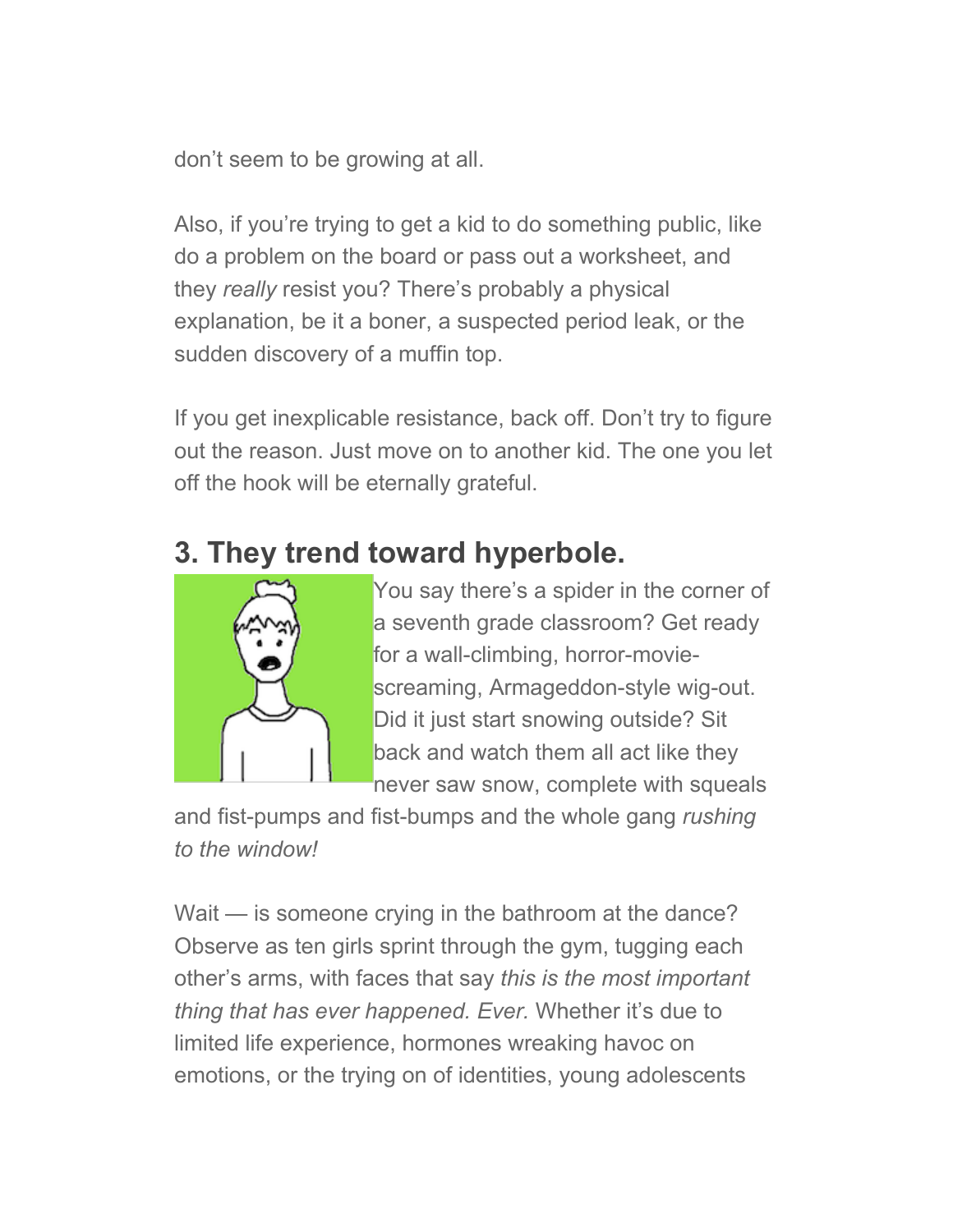tend to exaggerate just a bit.

**How to deal with it:** Validate the real feelings behind these exaggerations while trying to re-frame their experiences in more realistic terms: "Yep, spiders can be scary. Let's take care of this little guy so we can get back to work."

By describing problems in calm, rational language, you're modeling the way a healthy person navigates life's little surprises. And try to have a sense of humor: Instead of getting annoyed by this behavior, know that it will pass, and in a certain light, it's actually kind of funny.

## **4. They are mortified by public praise.**



Elementary school kids seem to delight in being recognized in front of their peers: Winning the perfect attendance award, student of the month, highest math score – all of these make them beam with pride.

But pull a middle school kid up in front of

his peers to wax poetic on his good qualities, and you'll see that kid shrivel up like an old grape.

I had a student once, a tough Bosnian guy who also happened to be a fantastic writer. One day while returning papers I called out, "If you want to see a really well written essay, take a look at Emir's." My thinking was that they would be all, *Wow, if a cool guy like Emir writes well, then I*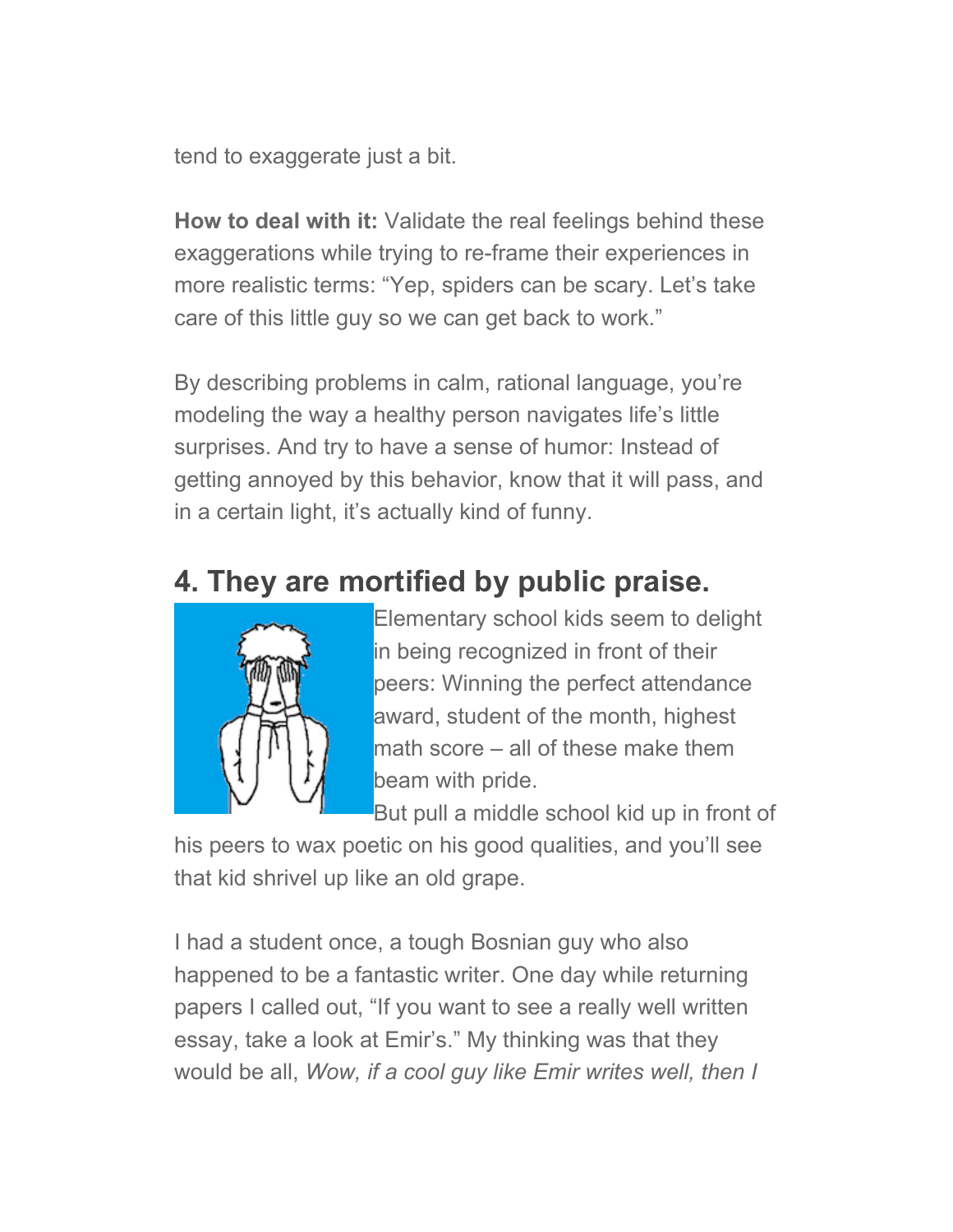*want to do that, too.*

Nope! Emir looked at me like I just took his wallet. And for the rest of the year, he turned in crappy writing. It's not that the praise was unwelcome, it was the public part he didn't like. If I wanted him to keep writing well, I should have kept quiet about it.

**How to deal with it:** Definitely keep up the praise, but do it in private.

## **5. They can't be trusted.**



Just found out you're pregnant and want to share it with a student you're close to? Might as well put it in the morning announcements. Throwing a surprise party for another teacher and want to let your kids in on the secret? Consider the surprise ruined.

Middle school kids may have every intention of keeping confidential information to themselves, but when an opportunity to share presents itself, they won't be able to resist being the one who's in the know. At this age, they don't yet understand the consequences that can result from sharing something that's not meant to be shared.

What's worse, they have a way of dropping all subtleties from the original message, so when you happen to say,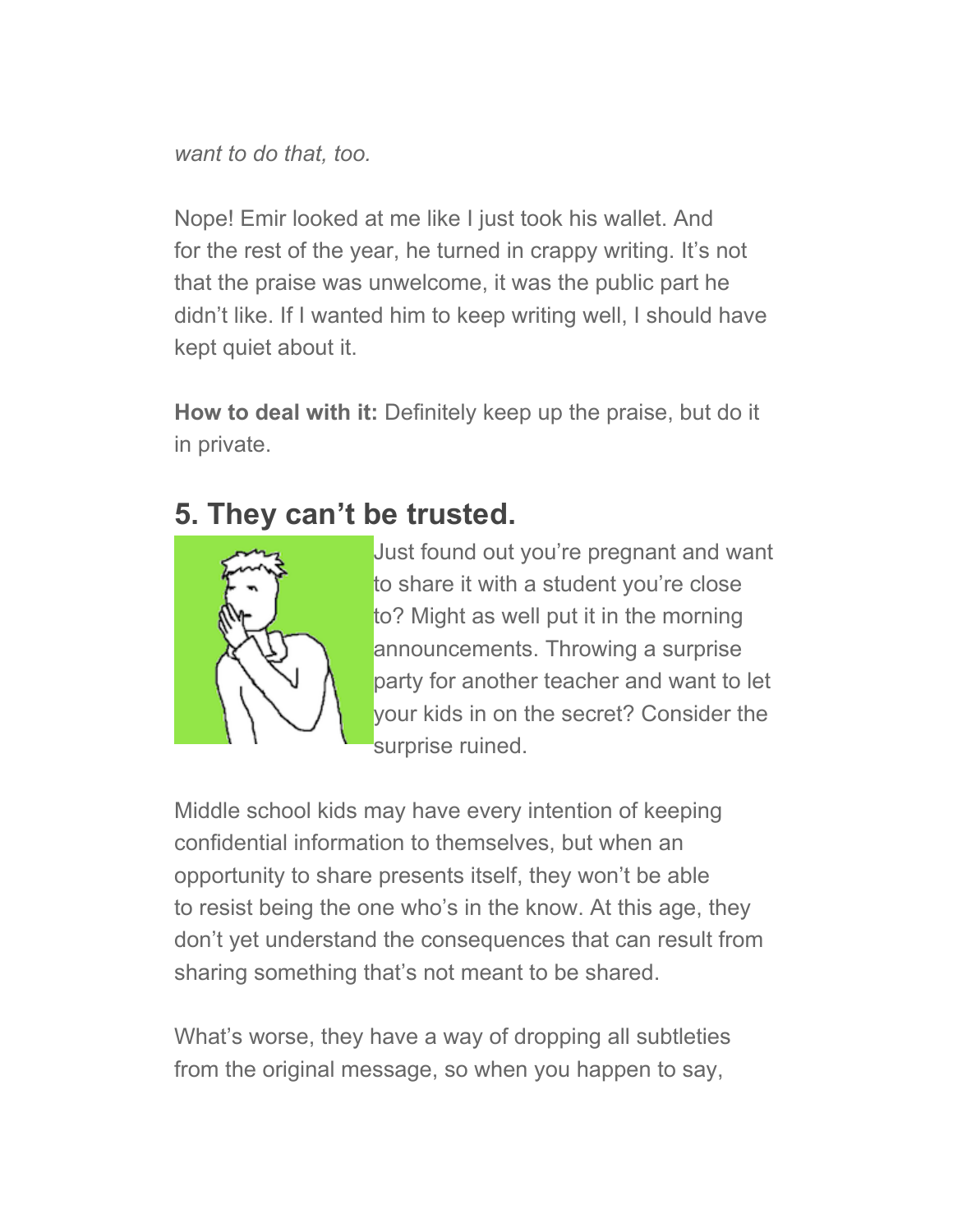"Mrs. Flowers' class is a little more structured than mine," it is passed on to Mrs. Flowers as "Ms. Gonzalez said you're too strict."

**How to deal with it:** Treat your middle school kids the same way you should treat the internet: Don't share anything you aren't willing to see broadcast in public.

# **6. They just now realized you are a human being. Wait…never mind.**



[As children move through Piaget's stag](http://www.webmd.com/children/piaget-stages-of-development) es of cognitive development, they go from being completely egocentric perceiving themselves as the center of the universe — to being more aware of the existence of life outside their immediate surroundings. Right around

age 11 or 12 is when people typically enter the final stage, *formal operational*, where they start to understand that others might experience the world differently than they do.

But getting firmly into this stage takes time, and it's a bumpy road. This means a couple of things:

(1) They will be intensely interested in you, *sometimes*. They'll ask all kinds of questions about your personal life, your family, the kind of food and music you like, and whether or not you cuss and drink outside of school hours.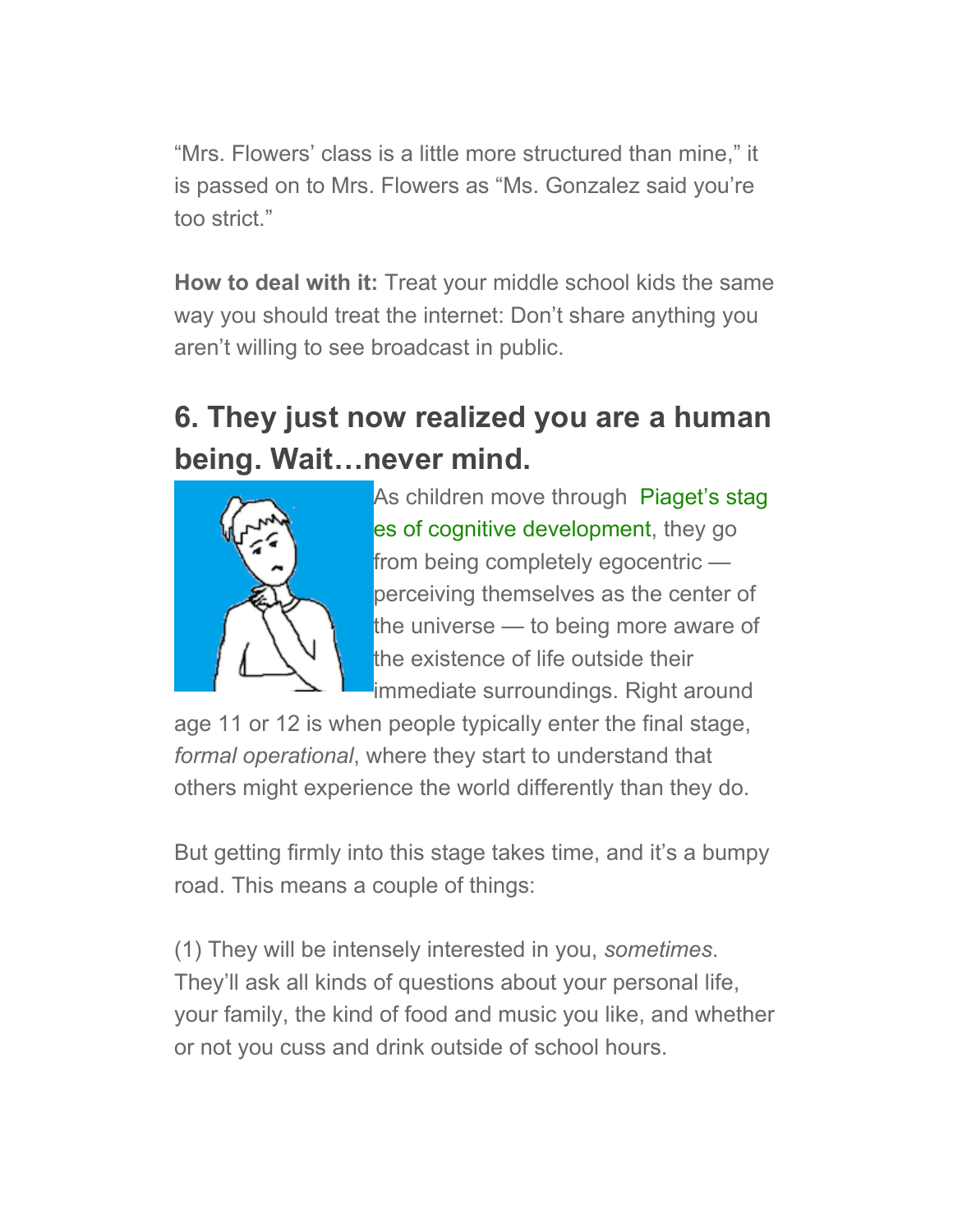(2) Their awareness of other people's needs is still patchy. On days when you're not feeling well and ask them to *just give you 15 minutes of quiet* at the end of a class period, they'll agree, fully intending to help you out. Cut to five minutes later and your room is a fricking zoo.

**How to deal with it:** Enjoy the admiration and interest when you get it, but don't be surprised if there are times when they forget you exist at all. That formal operational stage can be awfully slippery at first.

And as for those super personal questions? Answer them within reason: In school you are a role model, a professional, and *you are not their friend*, so always give them the G-rated version of your life.

# **7. They are pulling away from their**



I can't count the number of parents who have told me their kids barely tell them anything anymore, who said they had no idea what their kids' school lives were like. Pulling away from parents is a normal part of adolescence.

Although kids this age need adult guidance possibly more than at any other time in their development, they have reached the point where their parents may be the last ones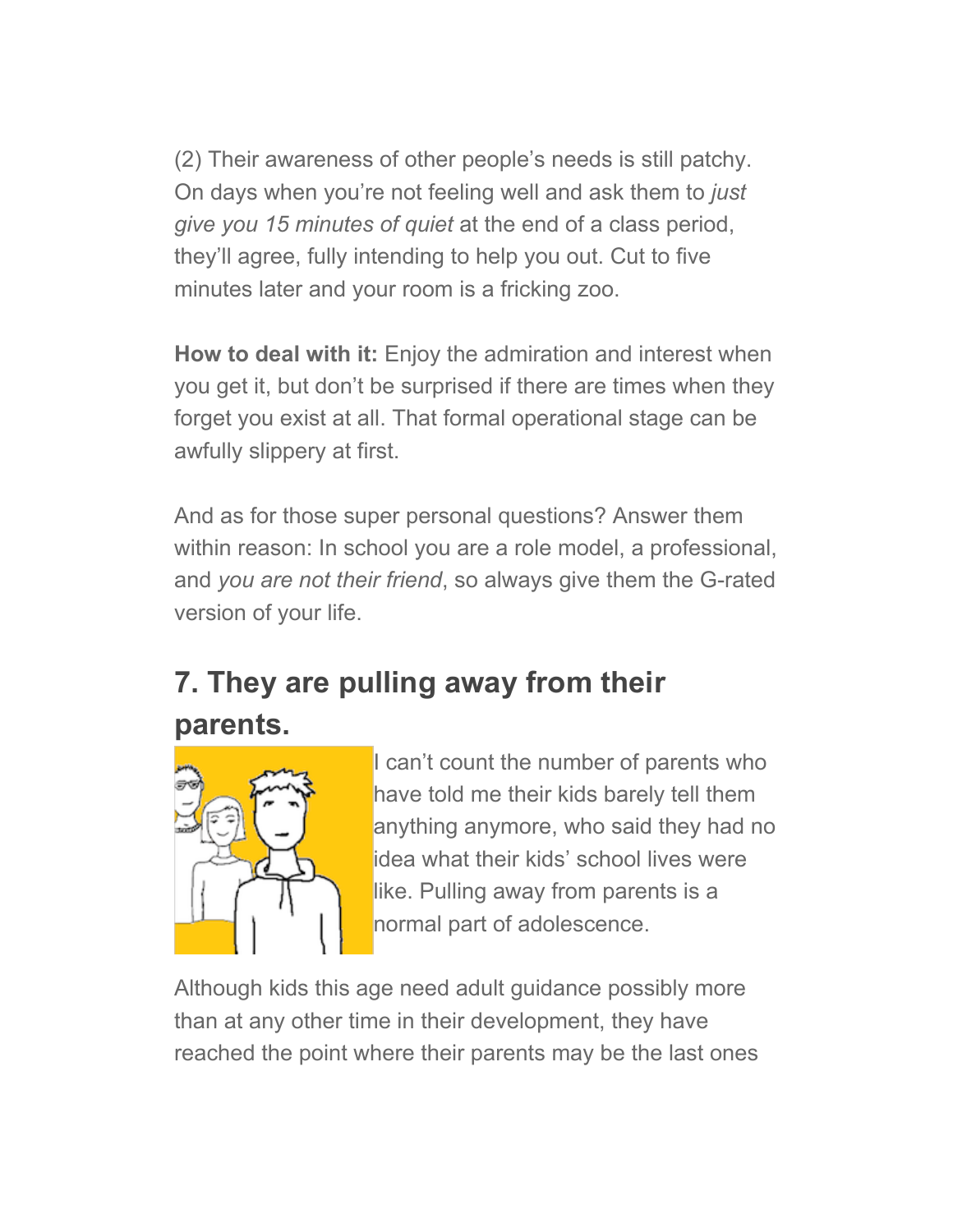they'll look to for it.

**How to deal with it:** As a trusted adult in their lives, you're in a unique position to influence these kids and fill in the gaps that have been left by their self-imposed isolation from their own families. So remember to *be the adult.*

Advise responsibly, model smart decision-making, and unless you suspect genuine abuse, avoid taking the child's side over their parents'. You are in partnership with the student *and* their primary caregivers; be sure your students are always clear about that.

## **8. They are still kids.**



One minute you're having a deep philosophical discussion with them about the symbolism in a Robert Frost poem, they're *really getting it*, and you can almost see them maturing right before your eyes. Ten minutes later they're making armpit farts and asking if

it's okay to drink the water from the fish tank.

And then there's the *wiggling* — an almost unbearable amount of it, especially from the boys. The demonstrated maturity level of middle school kids is all over the map, changing from child to child and within each individual.

**How to deal with it:** Don't expect mature behavior to last,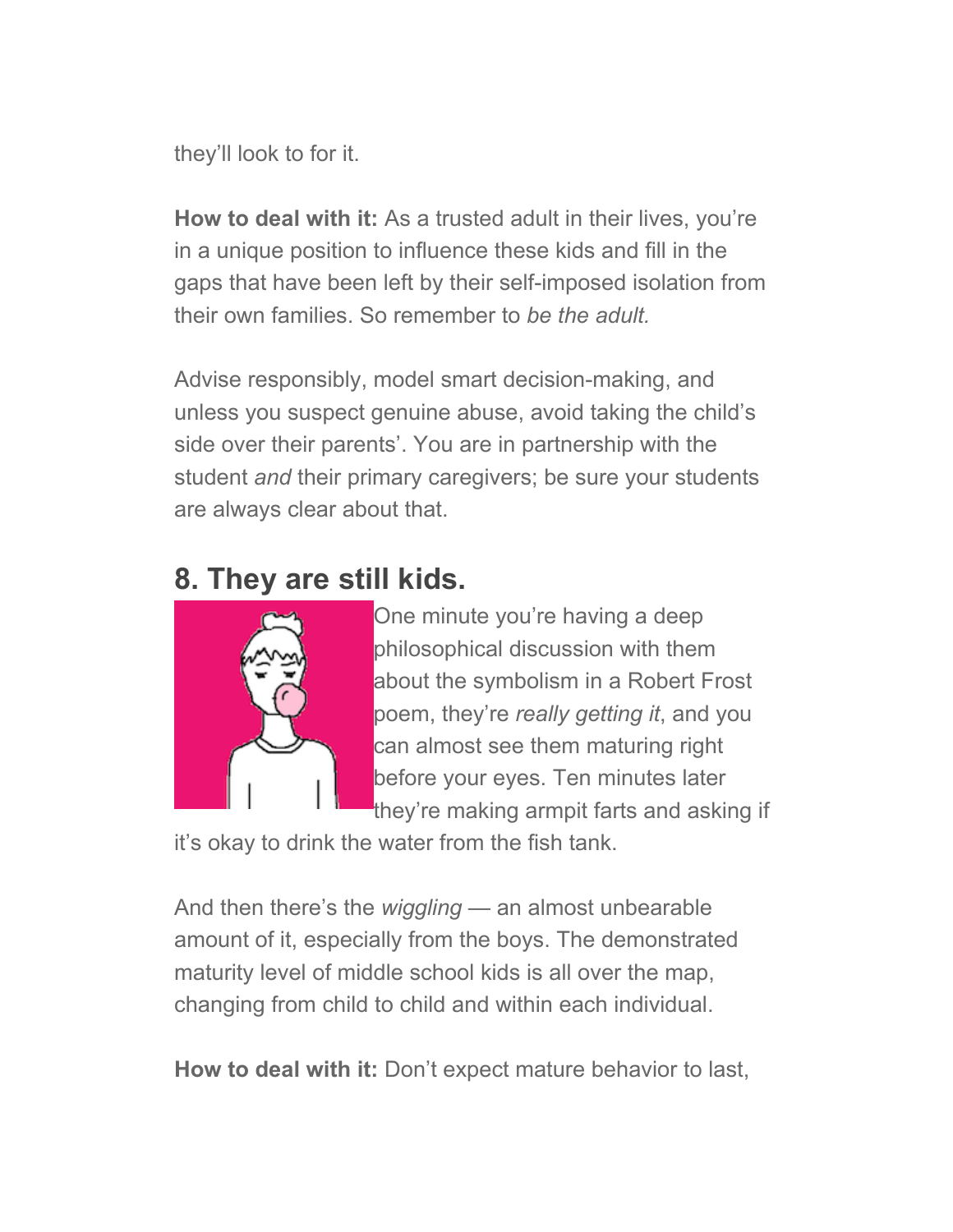and when childishness shows up, know that it's normal – they *are* acting their age. Learn how to capitalize on it.

Unlike high school kids, middle schoolers are much more enthusiastic about things like review games, and they are unbelievably willing to take a note to the office or hand out papers for you. The wiggling is normal, too — those bodies are growing like crazy, and with no more recess, there are few opportunities to burn off that energy.

If you find that the wiggles are disrupting class, it's a good sign that you haven't built enough movement into your plans. Add that in and you should see more self-control when it's absolutely necessary.

#### **Most of the time . . .**

. . .when I told someone I was a middle-school teacher, I got the same basic reaction: They'd wince, or say *whoa*, and then add something along the lines of "Tough age." And I would smile and nod, knowing that *tough* didn't begin to cover it. One word could never quite capture the ridiculous, smelly, stubborn, fragile beauty of them all.  $\blacktriangledown$ 

*[Illustrations by Jennifer Gonzalez]*

*Source:* <http://www.middleweb.com/19645/8-things-about-middle-school-kids/>